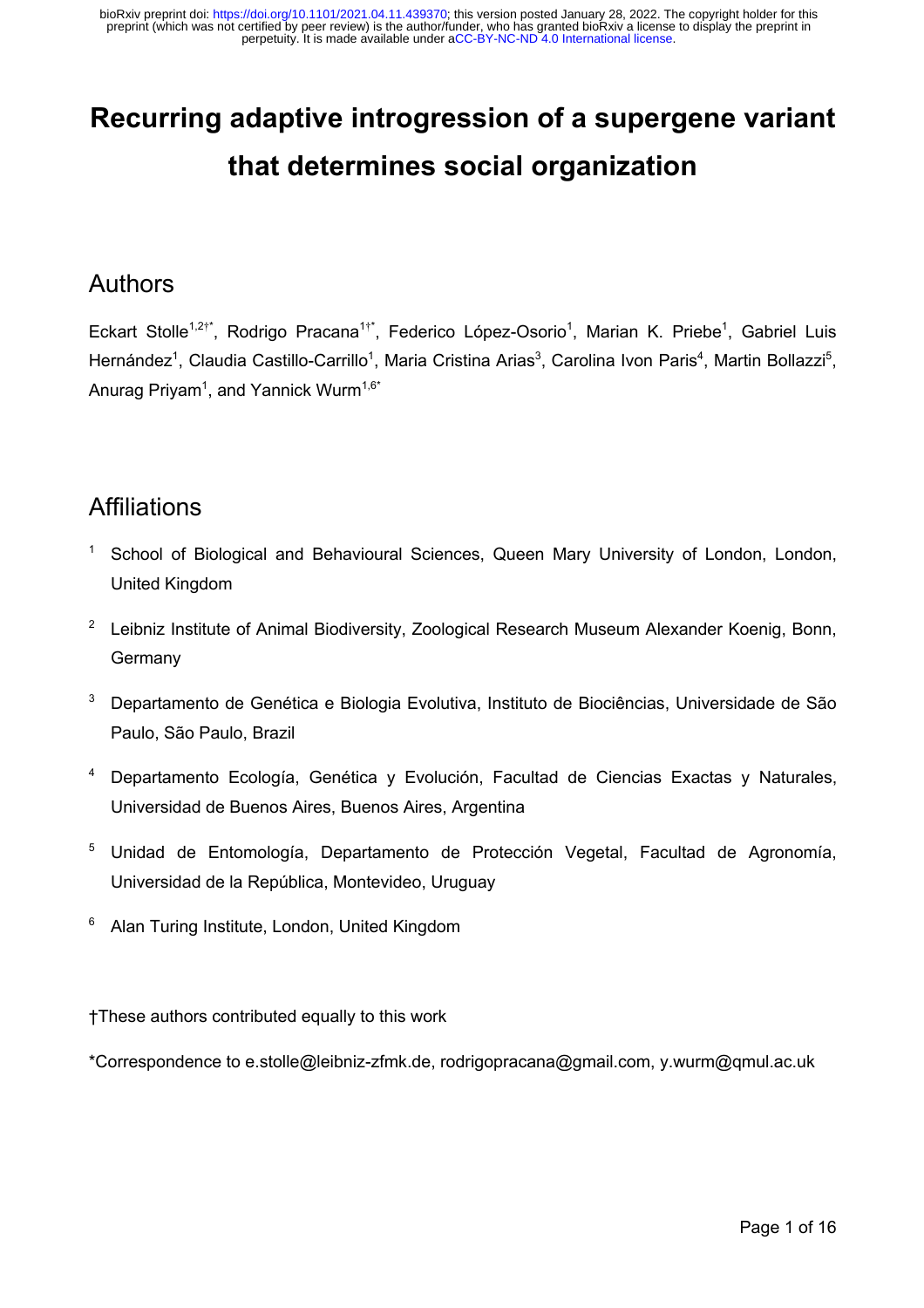# Abstract

Introgression has been proposed as an essential source of adaptive genetic variation. However, a key barrier to adaptive introgression is that recombination can break down combinations of alleles that underpin many traits. This barrier might be overcome in supergene regions, where suppressed recombination leads to joint inheritance across many loci. Here, we study the evolution of a large supergene region that determines a major social and ecological trait in *Solenopsis* fire ants: whether colonies have one queen or multiple queens. Using coalescent-based phylogenies built from the genomes of 365 haploid fire ant males, we show that the supergene variant responsible for multiplequeen colonies evolved in one species and repeatedly spread to other species through introgressive hybridization. This finding highlights how supergene architecture can enable a complex adaptive phenotype to recurrently permeate species boundaries.

#### Introduction

Alleles can be transferred between species by introgressive hybridization<sup>1,2</sup>. Is it possible for a complex trait involving alleles at many loci to evolve in one species and then introgress into another? One of the main barriers to this type of introgression is recombination, which breaks up stretches of DNA, producing haplotypes that combine alleles from donor and recipient species<sup>3</sup>. Genomic inversions can impede recombination to create supergene variants whereby entire genomic regions are inherited as units<sup>4,5</sup>. Recent studies have shown that supergene variants can spread, unhindered by recombination, not only among populations but also across species barriers $6-10$ .

In this study, we test competing hypotheses regarding the origin and evolutionary history of a supergene that determines whether colonies of the fire ant *Solenopsis invicta* have one queen or multiple queens. Several behavioral, morphological, and physiological traits co-vary with queen number. For example, queens from single-queen colonies are better at dispersing to new habitats, while multiple-queen colonies are more competitive at high population densities<sup>11</sup>. The queen number social dimorphism is controlled by two variants of a supergene region, SB and Sb, on "social" chromosome 1612,13. In single-queen colonies, all individuals carry exclusively the SB variant, and workers kill any potential additional queens. In multiple-queen colonies, many workers carry the Sb variant, but kill queens that lack the Sb variant<sup>13</sup>. The supergene region contains more than 470 protein-coding genes, most of which are present in both supergene variants<sup>12</sup>. The duplication or absence of some genes in  $\text{Sb}^{14,15}$ , and the divergence in sequence and expression of several others suggest that they contribute to the social phenotype<sup>16</sup>. Additionally, Sb differs from SB by three large inversions, and Sb has expanded through the accumulation of repetitive elements<sup>17,18</sup> (estimated sizes are 20.9 Mb for SB and 27.5 Mb for Sb17).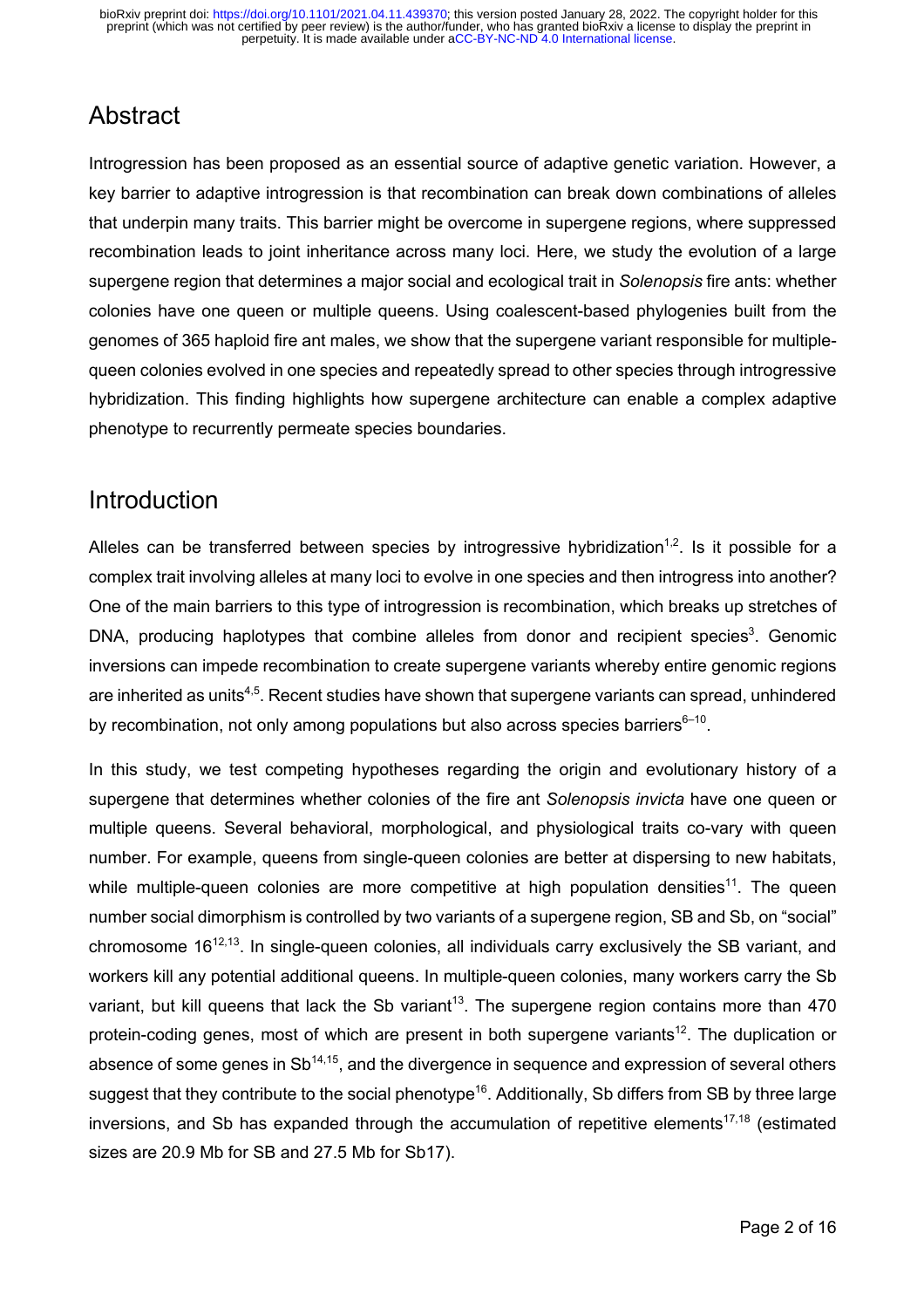Interestingly, close relatives of *S. invicta* are also socially dimorphic and carry the same social supergene system $17-19$ . Although this supergene system could be a trans-species polymorphism that evolved in the common ancestor of these species<sup>17–19</sup>, or even a set of polymorphisms that originated independently in each species, it is possible that its spread $17,18,20$  was instead mediated by introgressive hybridization. Here, using coalescent-based phylogenies, we show that the supergene system originated in *S. invicta* and spread to different species through the introgression of the Sb variant of the supergene.

#### **Results**

#### Coalescent construction of a species phylogeny and a supergene phylogeny

To understand the evolutionary history of the social supergene, we compared a phylogenetic tree representing the relationships among *Solenopsis* species with a phylogenetic tree representing the history of the supergene region (Fig. 1a to 1d illustrate potential scenarios). For this, we first obtained whole-genome sequences of 368 samples of *Solenopsis*. These include 261 samples published by ourselves and others<sup>12,14,16–18,21,22</sup> and 107 samples that we additionally collected to expand taxonomic and geographical coverage (Supplementary Data 1; Supplementary Fig. 1). Most of the samples are haploid males (365 out of 368). Using these genomes, we constructed a phylogenetic tree from each of 1,728 informative single-copy genes<sup>23</sup> (Supplementary Data 2). We then applied a coalescent-based method<sup>24</sup> to reconstruct a species tree from 1,631 single-copy genes mapping to chromosomes 1 to 15 and a supergene tree from 97 single-copy genes mapping to the supergene region of the social chromosome (Fig. 1e). In both trees, nodes critical for interpreting the histories of the species and the supergene are highly supported $^{24}$  (bootstrap support 98-100%, local posterior probabilities 0.89-1.00).

The species tree (left side of Fig. 1e) shows that males from the socially dimorphic species *S. invicta*, *S. macdonaghi* and *S. richteri* are organized into two sister clades. One clade includes all *S. richteri* males. The second clade includes *S. invicta* and *S. macdonaghi* males in a paraphyletic relationship, suggesting that this clade may represent a single species. We hereafter refer to it as *S. invicta/macdonaghi*. All samples from other species, representing *S. geminata, S. pusillignis*, *S. saevissima*, *S. interrupta*, *S. megergates* and the undescribed species *S*. *AdRX18,25*, are organized into five clades branching off the base of the species tree.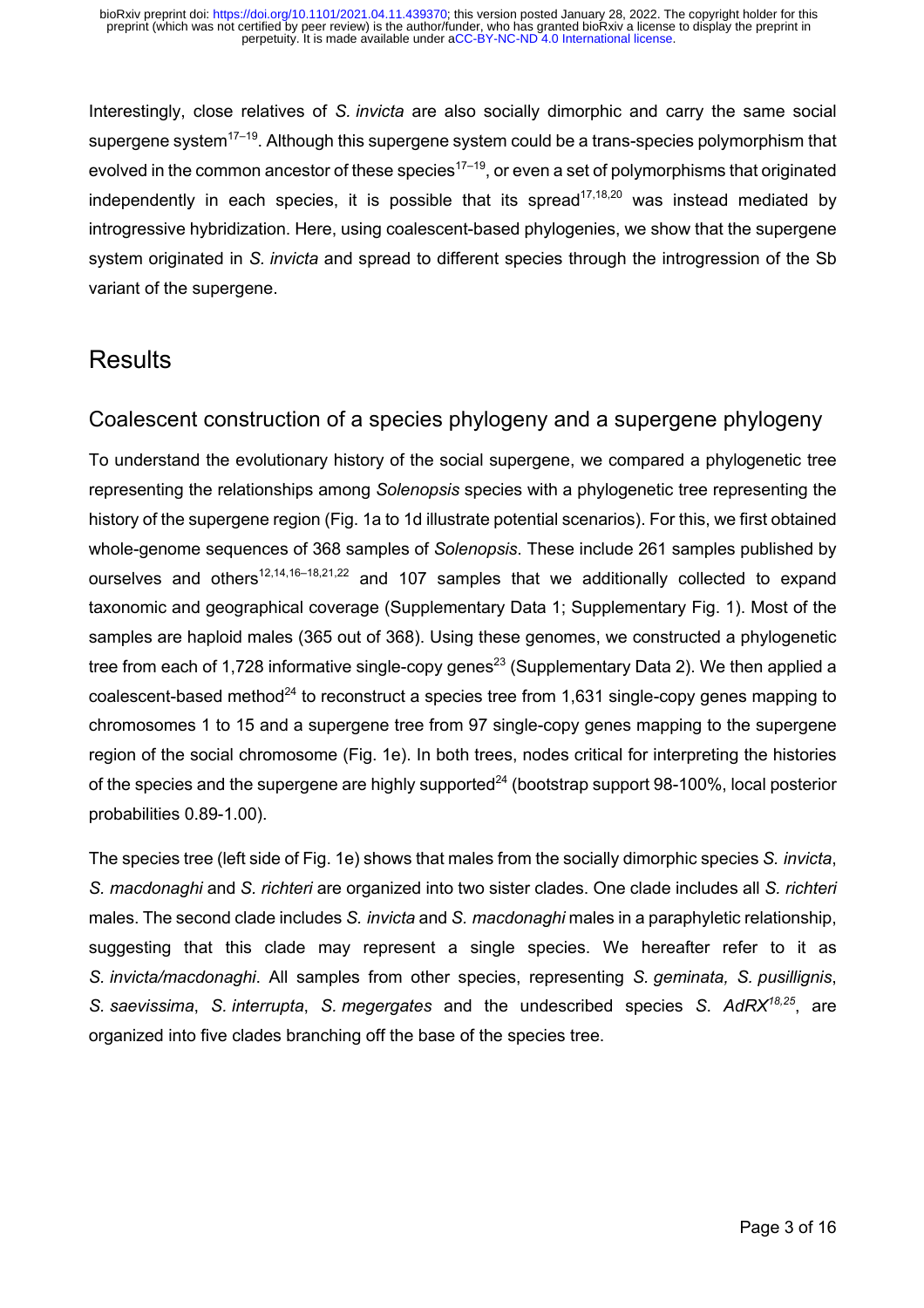

**Fig. 1. Hypothetical and empirical species and supergene phylogenetic trees**. **a-d,** A simplified species tree (**a**), and hypothetical scenarios for the evolutionary history of the supergene (**b-d**). **b**, SB and Sb supergene variants diverged (star) in the common ancestor of *S. invicta* and *S. richteri;* the supergene is thus a trans-species polymorphism. **c**, Sb evolved twice from SB, representing independent origins (stars) after the separation of the two species. **d**, Sb diverged in *S. invicta* and spread to *S. richteri* through introgression (arrows). **e**, Empirical coalescent-based trees of 368 *Solenopsis* samples based on 1,631 single-gene trees from chromosomes 1-15 (left; species tree) and 97 single-gene trees from the supergene region of chromosome 16 (right; supergene tree). Branches shorter than 0.05 were collapsed into polytomies. A tanglegram (middle) indicates the relative positions of each sample in both trees. Circled numbers highlight patterns consistent with introgression of Sb from *S. invicta/macdonaghi* into other species. On either side of the tanglegram black bars indicate where samples with the Sb genotype can be found in the two trees. Support values (ASTRAL bootstrap support | local posterior probability) are provided for key nodes of speciation and supergene differentiation.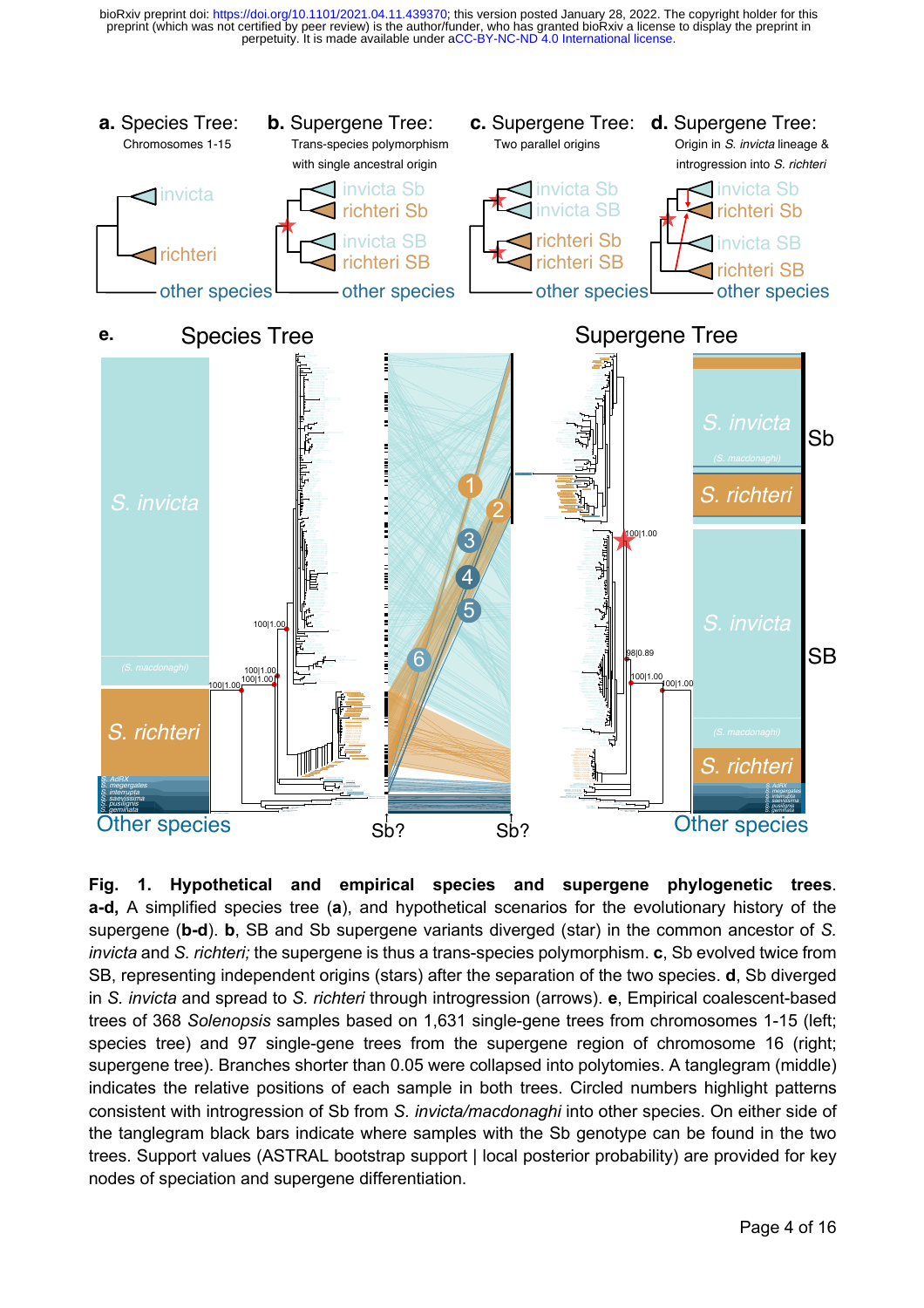## The social supergene variant Sb evolved in one species and subsequently introgressed into others

Comparing the species tree with the supergene tree (Fig. 1e) allows us to infer the evolutionary history of the supergene. For males carrying the SB variant of the supergene and all but five males from other species (see below), the general topologies of the supergene tree and the species tree are congruent. However, all Sb males group into one clade that is sister to the SB *S. invicta/macdonaghi* clade. We can thus reject the hypothesis that the supergene is a transspecies polymorphism that originated before the speciation of *S. richteri* and *S. invicta*/*macdonaghi*. Indeed, if that were the case, each species would form one monophyletic group within the SB clade and another within the Sb clade (scenario in Fig. 1b). We can also reject the hypothesis that there were multiple origins of the supergene, whereby the *S. richteri* Sb samples would form a distinct sister group to the *S. richteri* SB samples (scenario in Fig. 1c). Instead, the grouping of Sb males as sister to the *S. invicta/macdonaghi* SB clade shows that the Sb supergene variant originated in chromosome 16 of *S. invicta/macdonaghi* after the divergence between this species and *S. richteri*. The presence of Sb sequences from other species within the *S. invicta/macdonaghi* Sb clade shows that Sb introgressed from *S. invicta/macdonaghi* into the other species (scenario in Fig. 1d). Additionally, the hypothesis that the supergene arose through hybridization of two species with opposing orientations<sup>6</sup> of the supergene-equivalent region on chromosome 16 is unparsimonious, as it would have required the introgression of Sb back into *S. invicta/macdonaghi* soon after its origin. Instead, the differentiation between Sb and SB suggests that the inversions that suppress recombination between Sb and SB12,17,18 in *S. invicta/macdonaghi* are conserved across species.

### Recurring ancient and recent introgression of the supergene into different species

The Sb males from species other than *S. invicta/macdonaghi* are positioned in six Sb subclades within the supergene tree, suggesting that six independent introgression events occurred. The presence of two groups of *S. richteri* Sb samples within the Sb subtree (numbers 1 and 2 in Fig. 1e) could indicate that Sb introgressed twice from *S. invicta/macdonaghi* into *S. richteri* (see Discussion below). Strikingly, the other four cases of Sb introgression (numbered 3 to 6 in Fig. 1e) involve five Sb males positioned in early diverging clades of the species tree: one case involving *S. interrupta* (numbered 4; with two males), two cases involving *S. megergates* (numbered 3 and 5), and one case involving *S. AdRX* (numbered 6). All Sb haplotypes ultimately originate from the *S. invicta/macdonaghi* clade. However, in the supergene tree, one *S. megergates* Sb male (numbered 5) is adjacent to one of the *S. richteri* Sb clades (numbered 2), raising the possibility that Sb introgressed from one of these two species to the other secondarily.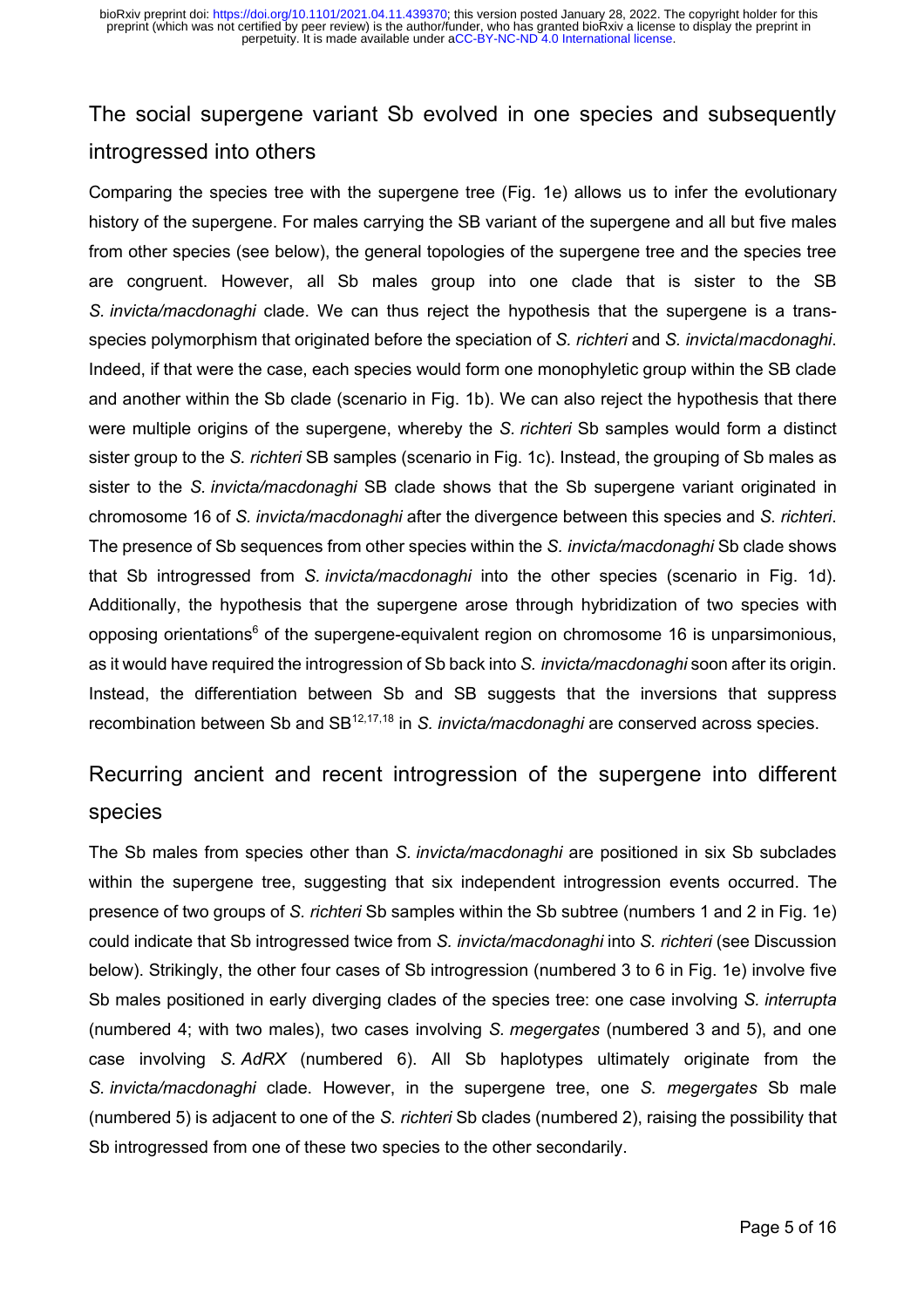A divergence time inference (Supplementary Note 1) suggests that the separation of SB and Sb occurred 0.97 million years ago (mya), after the split between *S. richteri* and *S. invicta/macdonaghi* (1.01 mya) and before the diversification of *S. invicta/macdonaghi* (0.81 mya) (Supplementary Figs. 2–4). All but one of the introgression events of the Sb supergene variant from *S. invicta/macdonaghi* into the other species occurred in the first quarter of its existence. The remaining introgression event is one of the two introgressions into *S. megergates* (numbered 3 in Fig. 1e); the age of the node representing this introgression event is within the age range of nodes separating individuals of the same species (Supplementary Note 1). Consistent with this, the putatively more ancient *S. richteri*  Sb clades include long branch lengths in the supergene tree (clades 1 and 2 of Fig. 1e), and high nucleotide diversities (Supplementary Fig. 5; Supplementary Note 2). In contrast, the younger Sb clade of *S. megergates* has a highly similar haplotype to those found in three *S. invicta*/*macdonaghi* Sb males we collected within 5.2 km of each other (Supplementary Note 3; Supplementary Fig. 6; Supplementary Data 3). Altogether, our results suggest that introgression of the Sb supergene variant is a common mechanism for rapid adaptive evolution among fire ants and that this mechanism is not restricted to a particular Sb source haplotype or recipient species.

#### **Discussion**

Our findings contradict previous suggestions that the Sb supergene variant evolved in a common ancestor of *S. invicta* and *S. richteri<sup>18</sup>* or within *S. richteri<sup>20</sup>.* By incorporating twice as many samples as the most recent large-scale study<sup>18</sup>, our work adds clades that had not yet been sampled. We focused on single-copy genes, which allowed us to avoid complex genealogies and potential genotyping artifacts caused by read mis-mapping of copy-number variants of genes and repetitive elements; such variation is particularly common in the degenerating Sb variant of the social chromosome<sup>14,17,21,26</sup>. Finally, rather than implying that all sequences share one evolutionary history, our coalescent-based tree reconstruction approach should be robust to gene tree discordance due to tree reconstruction errors and processes including incomplete lineage sorting and gene conversion<sup>24,27</sup>.

Nevertheless, we pursued five additional lines of analysis to challenge our finding of introgression. First, we produced a supergene tree and a species tree following the concatenated alignment approach similar to another recent study<sup>18</sup>, but after having excluded ambiguous regions of the genome (Supplementary Note 4; Supplementary Fig. 7). The resulting phylogenies are consistent with those from the coalescent-based tree reconstructions (Fig. 1e) and not the previous studies, supporting the introgression of Sb from *S. invicta*/*macdonaghi* into each of the four *Solenopsis* species mentioned above. A notable difference between our two approaches is that the Sb samples of *S. richteri* named as group 1 in the coalescent-based tree are placed into one monophyletic group with the remaining *S. richteri* Sb samples in the concatenation-based tree, suggesting that Sb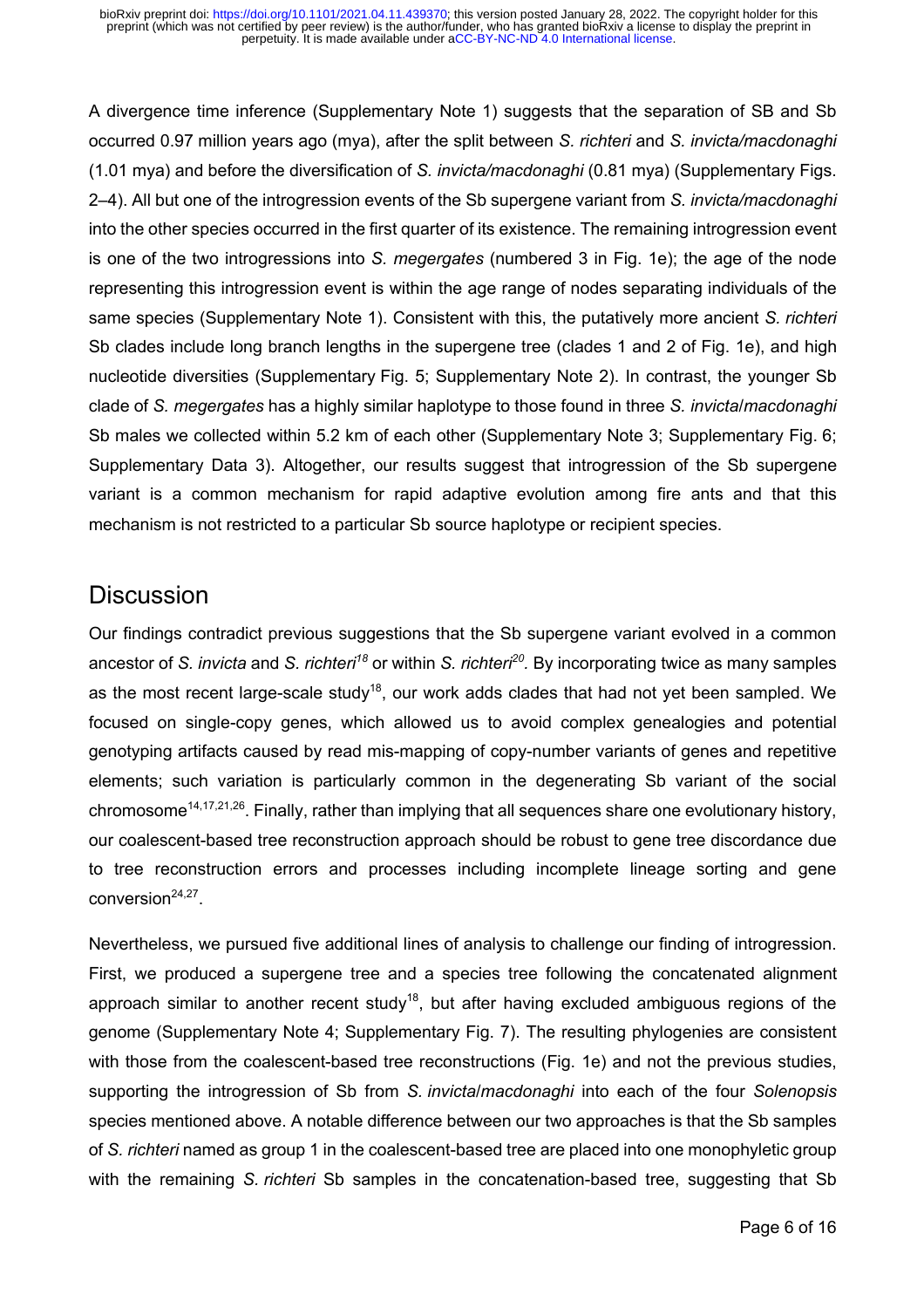introgressed only once from *S. invicta* into this species. Additionally, the Sb sample from *S. AdRX*  (group 6 in the coalescent-based tree, Fig. 1e) is placed as a sister taxon to a relatively basal clade of Sb in the concatenation-based tree, suggesting that the introgression into *S. AdRX* occurred relatively early. Second, we created *de novo* genome assemblies using a subset of higher-coverage samples and derived an independent dataset of 2,161 conserved single copy ortholog sequences (Supplementary Note 1; Supplementary Data 4). Phylogenetic inference yielded a dated species tree (Supplementary Fig. 2) with a topology that was fully consistent with the species tree from the coalescent-based tree reconstruction (Fig. 1e). Third, we quantified the support for introgression relative to incomplete lineage sorting using branch length distributions (QuIBL<sup>7</sup>; Supplementary Note 5) of trees built from single copy genes from the supergene region. This analysis also supported the introgression of Sb between *S. invicta/macdonaghi* and the other four species (Supplementary Figs. 8–11). Fourth, if Sb originated in *S. invicta/macdonaghi*, any Sb haplotype should have more alleles in common with the SB variant of *S. invicta/macdonaghi* than with the SB variants of the other species. Indeed, in an analysis with equal number of samples for each species and supergene variant, we found that the Sb samples of *S. invicta/macdonaghi* and *S. richteri* shared 1,921 alleles with the SB samples of *S. invicta/macdonaghi*, but only 994 alleles with the SB samples of *S. richteri*, a two-fold difference that is unlikely to be due to incomplete lineage sorting alone (exact binomial test,  $p < 10^{-12}$ ; Supplementary Note 6). We corroborated this result with an additional analysis of the remaining species, using one SB and one Sb sample per species (Supplementary Fig. 12). Finally, we used a phylogenetic weighting method (Twisst<sup>28</sup>; Supplementary Note 7) to quantify the support for alternative topologies in non-overlapping windows of four genes across the supergene. Introgression was the most highly supported topology, found in 2.5 times more windows than the topology in which the supergene is an ancestral trans-species polymorphism (Supplementary Figs. 13–14).

Outside the supergene region, the strong support for the species tree is in line with the absence of detectable contemporary gene flow between sympatric populations of *S. invicta/macdonaghi* and *S. richteri* in their native range<sup>29,30</sup>. Particular aspects of fire ant biology ensure at least occasional geographic contact between distinct lineages: flooding transports entire floating fire ant colonies along the major South American river systems $31,32$ , while mating flights can reach altitudes of 300 meters, with winds carrying young queens over great distances<sup>32</sup>. Importantly, *S. invicta/macdonaghi* and *S. richteri* do hybridize in their invasive North American range<sup>29,30</sup>. This shows that barriers to gene flow between these species are not yet irreversible and makes it plausible that such barriers were weaker in the past. Contact between lineages after allopatric speciation could therefore have facilitated the relatively old introgressions of Sb from *S. invicta/macdonaghi* to other species in our study. However, this explanation is unlikely for the more recent introgression into *S. megergates*, given the current sympatry between this species and *S. invicta/macdonaghi*. Instead, we hypothesize that, for this introgression and perhaps also some older introgression events, a hybrid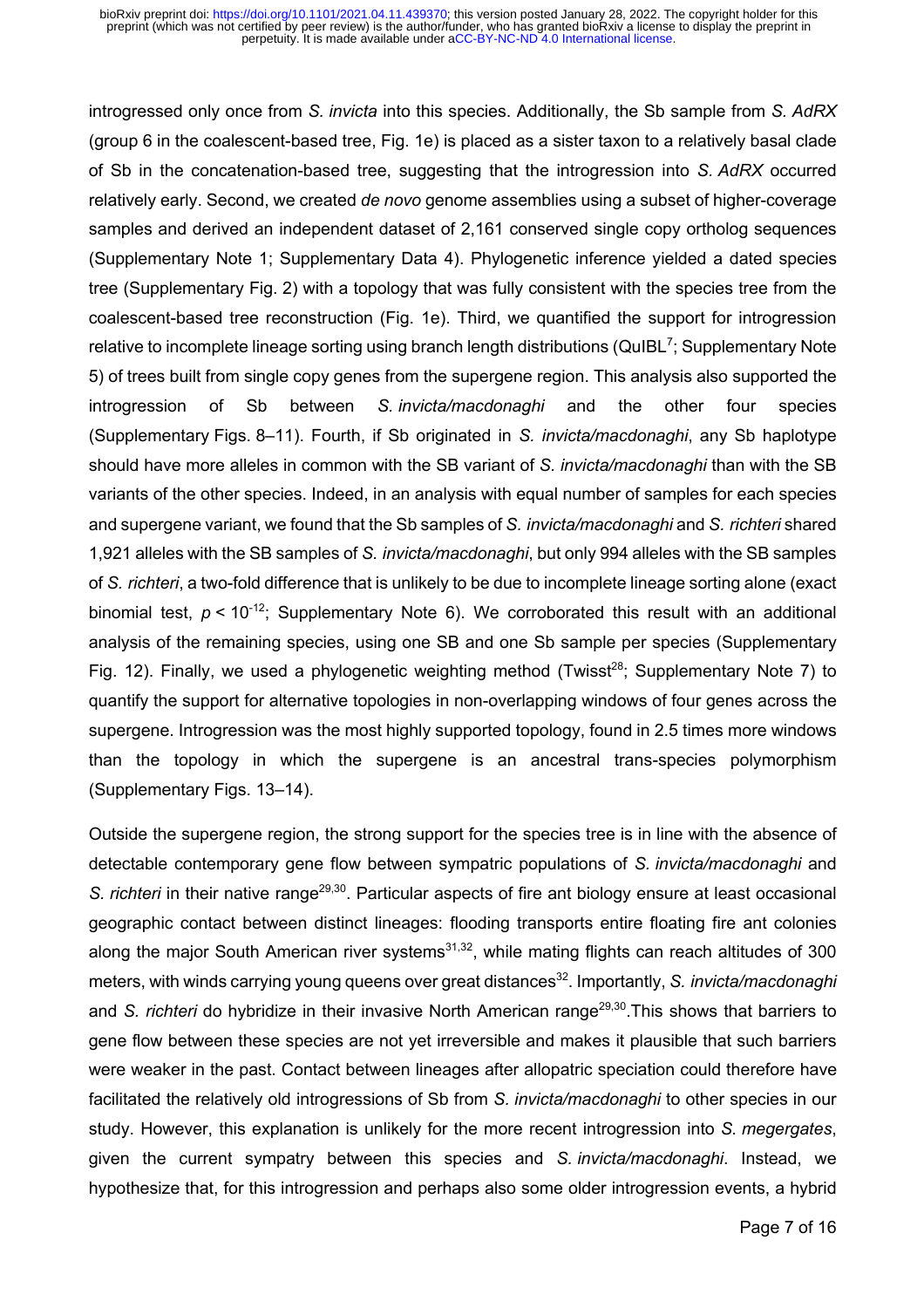Sb-carrying queen was accepted into an established multiple-queen colony of *S. invicta/macdonaghi.* This process could have been facilitated by the green-beard behavior of multiple-queen colonies whereby Sb-carrying workers accept Sb-carrying queens. The acceptance of Sb-carrying queens into existing multiple-queen colonies would have provided a crucial social buffer to any allelic incompatibilities of initial hybrid queens (see Supplementary Note 8).

Over long timescales, the retention of introgressed Sb supergene variants suggests that the costs of hybridization are outweighed by the combination of adaptive benefits of Sb in some environments, the green beard behavior of Sb-carrying workers<sup>13</sup> (in which they only accept Sb-carrying queens). and, potentially, meiotic drive<sup>33</sup>. Future studies of the evolution and function of the social chromosome supergene system will have to take the introgression of Sb into consideration. An important line of research will be to understand the dynamics of selection on *Sb/Sb* queens. Such queens are smaller and less fertile than *SB/Sb* or *SB/SB* queens<sup>34,35</sup>. Reproductive *Sb/Sb* queens are virtually absent in *S. invicta* populations, where the resulting lack of recombination is associated with an accumulation of deleterious mutations<sup>12,14,17,36</sup>. However, *Sb/Sb* queens are intriguingly present in at least some *S. richteri* populations<sup>37</sup>, thus enabling recombination between Sb haplotypes. Because of the differences in recombination regime and the bottlenecks associated with introgression, the Sb variants carried by each species may have different mutational loads or have different epistatic interactions with the rest of the genome. The accumulation of deleterious mutations in Sb likely creates a fitness cost that contributes to maintaining the system balanced in *S. invicta*. Indeed, this type of effect has been predicted by theoretical studies of supergene evolution $^{38,39}$ , and suggested to occur in the supergenes of species like the butterfly *Heliconius numata<sup>40</sup>*, the whitethroated sparrow<sup>41</sup>, the ruff<sup>42</sup> and the seaweed fly<sup>43</sup>. Further studying the dynamics of Sb degeneration will be essential to understand the evolution of the supergene system across all species.

Overall, our results clearly show that Sb evolved in an ancestor of *S. invicta/macdonaghi* that existed after divergence from the lineage leading to *S. richteri*. Through adaptive introgression, the Sb supergene variant spread to *S. richteri*, *S. megergates*, *S. interrupta* and *S. AdRX*. Supergene architecture can thus enable a complex social phenotype encoded by alleles at multiple genes to permeate species boundaries repeatedly. Our finding complements recently documented introgressions of smaller supergenes in other systems<sup>6–9</sup>. The introgression of the Sb supergene variant shows how a species can rapidly gain the genetic basis for a complex phenotype, and how selection for changes in social organization can overcome the constraints of genomic architecture.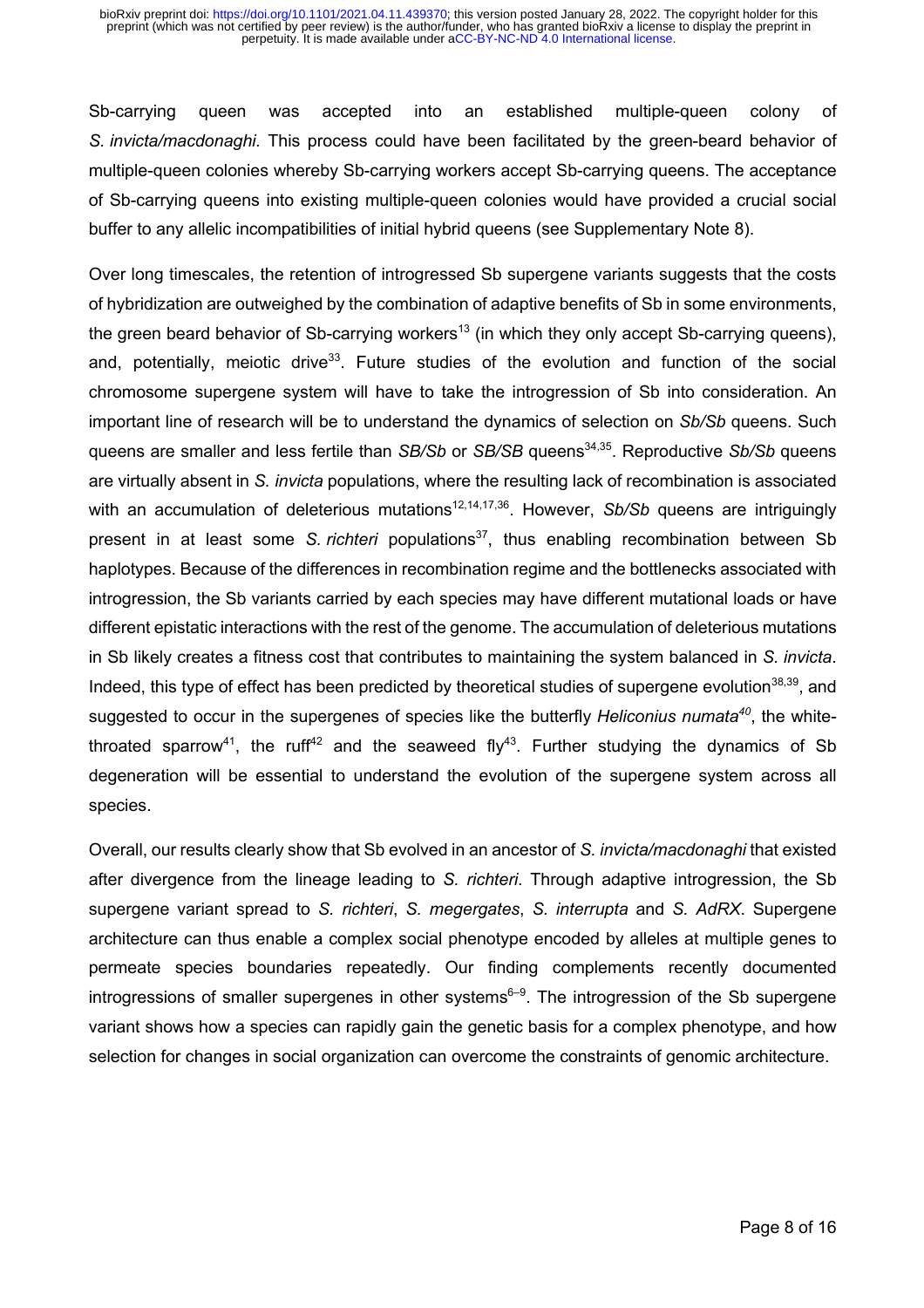### **Methods**

#### Collection and sequencing of fire ants from across their native range

We collected and flash-froze *Solenopsis* fire ants from 88 South American colonies (national collection and export permit from Uruguay Nº 001/2015 to M.B, E.S. and Y.W., national and provincial collection and export permit for Argentina [Entre Rios, Santa Fe, Córdoba and Corrientes] Nº 007/15, 282/2016, 20.911.387, 025052053-115, 433/02101-0014449-4 and 25253/16 to C.I.P., E.S. and Y.W., national collection and export permit for Brazil Nº 14BR015531/DF to M.C.A.). After phenol-chloroform DNA extraction on a pool of ten workers from each colony, we performed a Restriction Fragment Length Polymorphism (RFLP) assay<sup>19</sup> to determine whether both social chromosome variants are present (Supplementary Note 9; Supplementary Data 1). From each of the 41 colonies that included only the SB variant, we retained one male. From 47 colonies that included both supergene variants, we either retained one SB and one Sb male (for 14 colonies), one Sb male (for 27 colonies), one SB male (for 2 colonies), two Sb males (for 3 colonies) or three Sb males (from 1 colony). We tentatively determined species identity through partial sequencing of the mitochondrial cytochrome oxidase I gene. Two colonies from *S. pusillignis* and *S. saevissima* lacked males; thus, we instead retained a pool of 10 workers. From each of the resulting 107 samples, we prepared an individually barcoded Illumina TruSeq PCR-Free library with 350 bp insert size, which we sequenced on Illumina HiSeq, providing 10.3-fold average genome coverage per sample. We additionally obtained sequence reads from 260 *Solenopsis* males and 1 pool of workers (*S.*  geminata) from seven other studies: PRJNA396161<sup>14,17</sup>, PRJNA542606<sup>16</sup>, PRJNA421367<sup>18</sup>,  $PRJNA450756^{22}$ ,  $PRJNA182127^{14}$ ,  $SRR621118^{12}$ , and  $SRX021921^{21}$ . We performed optical duplicate filtering (minimum optical distance 2500), quality filtering and adapter trimming using clumpify (BBmap, v37.50) and skewer (v0.2.2, --mean-quality 20, --end-quality 15, minimum length of 80 for 100 bp reads and of 100 for 150 bp reads; removing degenerate reads). Supplementary Data 1 provides further details on sample collection and sequencing.

#### Genotyping through mapping reads to the reference genome

We aligned the filtered reads for each sample to the *S. invicta* reference genome assembly Si\_gnGA17 and bait sequences including the *S. invicta* mitochondrion, *phi*X phage and *Wolbachia*  sequences (NC\_014672.1, NC\_001422.1, AF243435.1, AF243436.1, CP001391.1, AM999887.1, GCA\_003704235.1) using bwa-mem2 (v2.0pre2 with parameters -B 6 -E 2 -L25,25 -U 50 -T 50 -h 4,200 -a -V -Y -M). Sequence divergence within our dataset is sufficiently low for this approach as, for example, 98.95% of individual reads and 97.16% of pairs of reads from the outgroup species used (*S. geminata*; sequence divergence from *S. invicta* ~3.9 million years ago<sup>44</sup>), map directly to the *S. invicta* reference genome (Supplementary Data 1). For samples from PCR-based library preparation protocols, we marked duplicate reads with sambamba v0.7.1. We identified and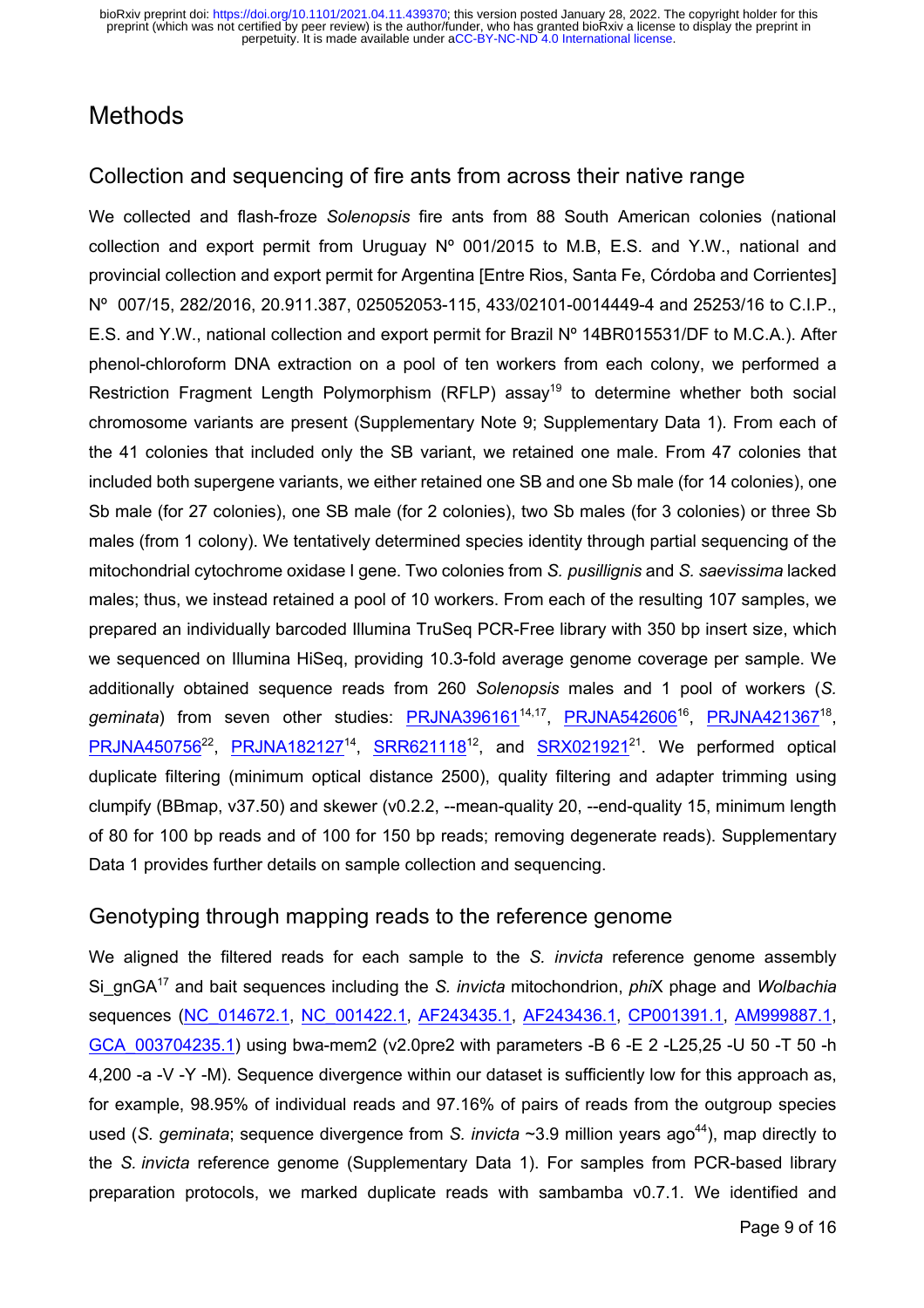subsequently excluded 23.05 Mb of regions which had coverage higher than median coverage plus 3 standard deviations of single-copy gene coverage across all samples because such high-coverage regions likely represent collapsed repeats (mosdepth v0.2.9, bedtools v2.27.1, bedops v2.4.30). We jointly called variants in all individuals using freebayes ( $v1.2.0<sup>45</sup>$ , with parameters --min-alternatecount 4 --min-alternate-fraction 0.4 --min-coverage 4 --ploidy 2 --use-best-n-alleles 8 --min-mappingquality 40 --min-base-quality 30 --use-reference-allele). Although male ants are normally haploid, the genotyping process considered that samples are diploid so that we could identify and remove diploid males and apparently heterozygous sites that could be due to copy number variation or sequencing artefacts. After decomposing multi-nucleotide variants, we retained only Single Nucleotide Polymorphisms (SNPs) and excluded low-quality variants (Q<30), low coverage variants represented by either only forward or only reverse reads, and variants overlapping high-coverage genomic regions or simple sequence repeats (trf v4.09, bcftools v1.10.2). After this first round of genotyping to identify high confidence variants, we performed relaxed targeted genotyping using freebayes --haplotype-basis-alleles of each sample with the following parameters: --ploidy 2 - haplotype-length -1 --use-best-n-alleles 4 --min-mapping-quality 30 --min-base-quality 28 --minalternate-fraction 0.35 --min-alternate-total 2 --min-coverage 2 --use-reference-allele. After decomposition, individual genotypes where coverage was greater than median plus 3 standard deviations of coverage on single-copy genes or with an allelic balance between 0.25 and 0.75 were set to missing because such sites are not expected in haploids and thus are untrustworthy. For the three pools of workers, we created a haploid consensus by randomly selecting one allele at each heterozygous site. We had initially collected and sequenced 18 additional males (Supplementary Data 1, not included in the sample numbers used above), but for nine of these, more than 25% of variant sites could not be genotyped, and the nine others had particularly high numbers of heterozygous sites indicating that they are likely diploid. All 18 males were removed from further analysis. We retained variant sites for which more than 75% of the remaining 368 samples were genotyped. We analyzed sequences of the *Gp-9* marker (Supplementary Data 1) and performed Principal Component Analysis (Supplementary Fig. 15) to confirm supergene variants.

#### Coalescent-based phylogenetic inference

The *S. invicta* genome assembly (Annotation Release 100) contains exactly one copy of 5,851 of the 5,991 genes expected to be in a single copy across Hymenoptera (BUSCO  $v$ 4.0.5<sup>23</sup>). We made an initial consensus tree (which had the same topology as the species tree in Fig. 1e) based on genes mapped to chromosomes 1 to 15, rooted to *S. geminata*, which we used to label species of each sample according to Yan et al.<sup>18</sup>. Taxonomic assignment based on a mitochondrial phylogenetic tree was unreliable (Supplementary Note 10, Supplementary Fig. 16). We retained the most informative 1,881 out of 5,851 genes for which the 342 males identified as *S. invicta, S. macdonaghi* and *S. richteri* (the expected closely related ingroup species in the phylogenetic tree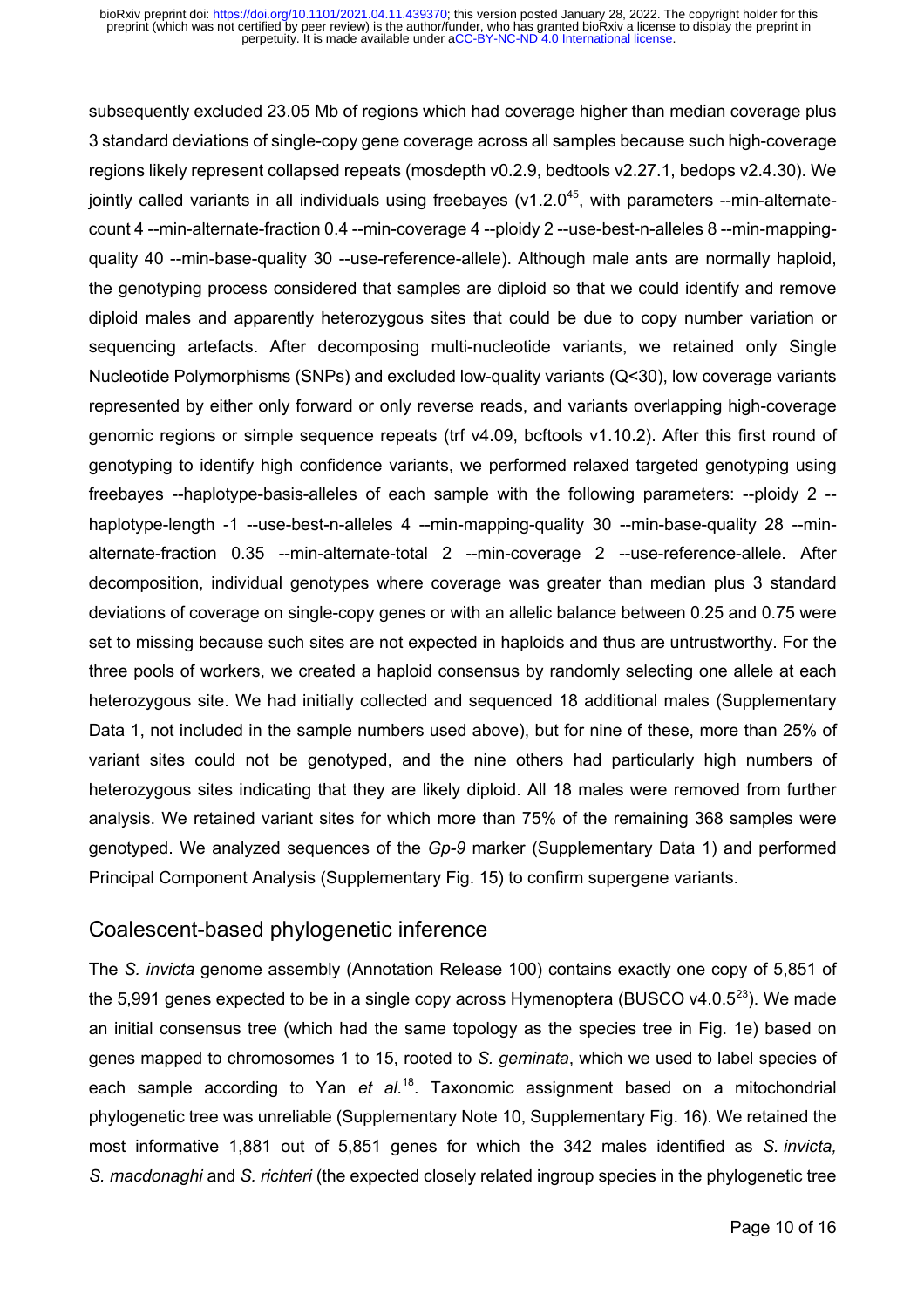of *Solenopsis*) had a per-gene average of at least 10 single-nucleotide differences relative to the reference genome (this step removed non-informative genes that had few or mostly singleton SNPs or that were polymorphic only in the basally diverging species). We obtained a consensus sequence for each of these genes, including coding sequence and introns for each sample using bcftools consensus v1.10.2 from the VCF file of all genotypes. Modeltest-ng v0.1. $6^{46}$  identified the best substitution models for intronic sequences and for coding sequences (Supplementary Data 2). For each of the 1,881 single-copy genes, we then used RAxML-NG  $v0.9.0^{47}$  with 50 random and 50 parsimony starting trees to build maximum-likelihood trees with 100 bootstraps, using separate partitions for introns and exons. After removing the trees for the 153 genes that did not converge during the RAxML tree inference, we used ASTRAL-III  $v5.14.3<sup>24</sup>$  to create two coalescent-based trees, each supported by 100 bootstraps: one tree based on 97 single-copy genes in the supergene region of social chromosome 16, and one tree based on 1,631 single-copy genes from chromosome 1 to 15. Trees were then rooted to the outgroup *S. geminata,* and extremely short branches (branch length < 0.05) were collapsed into polytomies. The topologies of these two trees were largely congruent with trees constructed from coding sequence alone, or constructed from the full set of 5,851 genes with either a coalescent-based tree inference from gene trees (ASTRAL-III) or from concatenation (RAxML-NG, Supplementary Fig. 7, Supplementary Note 4). To generate Fig. 1e, we used the R package dendextend<sup>48</sup> and subsequently adjusted tree layouts, labels and background colors using Affinity Designer. We dated phylogenetic trees (Fig. 1) using calibrated node ages  $44.49$ for major lineages in IQ-TREE  $v2^{50}$  (Supplementary Note 1). The classic ABBA-BABA test<sup>51</sup> is inappropriate for our data because of the topology of the supergene tree. Instead, we performed a similar test, examining the differences in allele sharing between the Sb samples and either the SB samples of *S. invicta/macdonaghi* or the SB of each of the other species (a "BBBAA-BBABA" test; Supplementary Note 6).

### Data availability

All DNA sequences generated in this study have been deposited in the Sequence Read Archive database under accession code PRJNA685290 (individual accession numbers are detailed in Supplementary Data 1).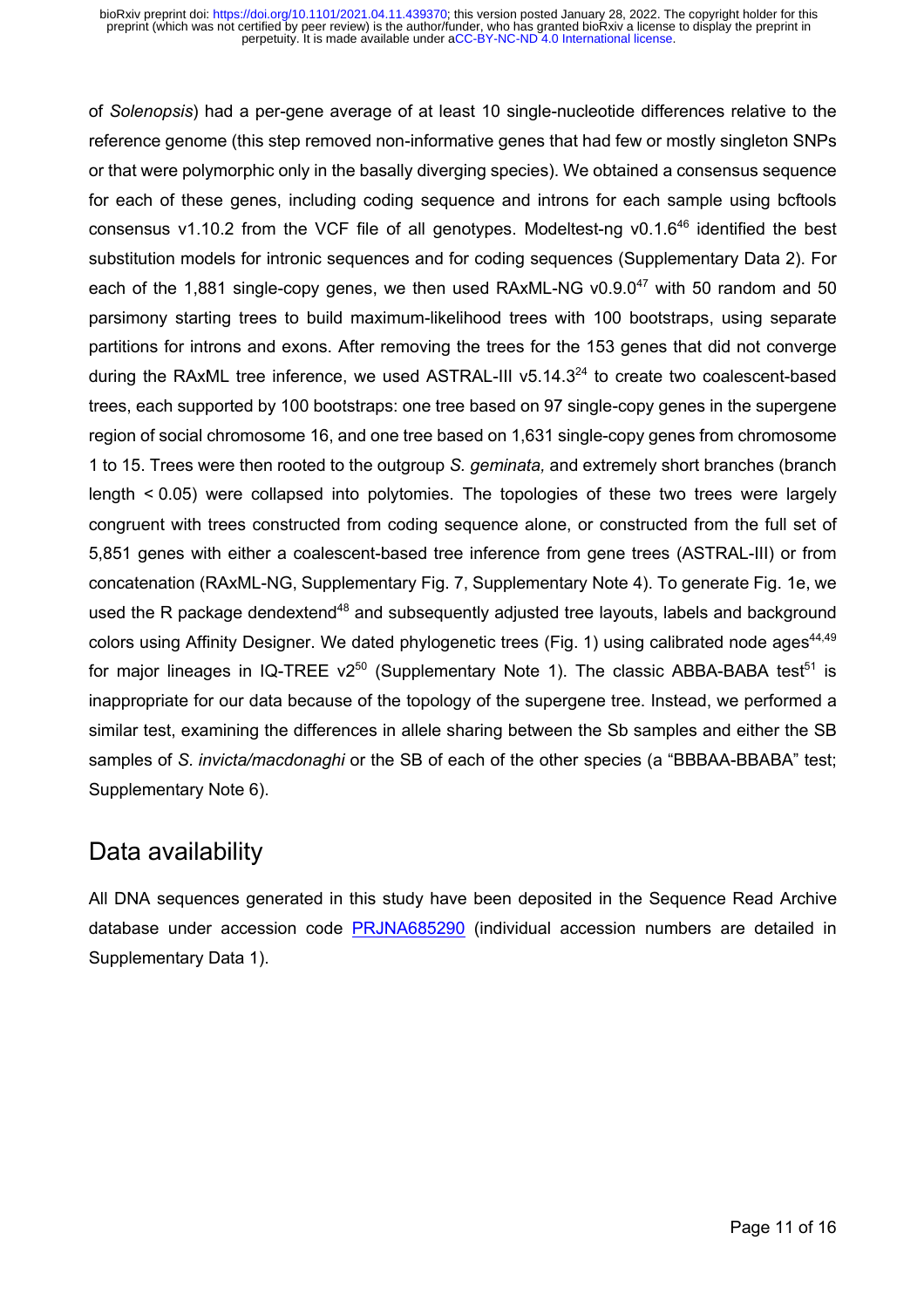#### **References**

- 1. Anderson, E. *Introgressive hybridization*. (J. Wiley, 1949).
- 2. Harrison, R. G. & Larson, E. L. Hybridization, introgression, and the nature of species boundaries. *J. Hered.* **105 Suppl 1**, 795–809 (2014).
- 3. Yeaman, S. & Whitlock, M. C. The genetic architecture of adaptation under migration-selection balance. *Evolution* **65**, 1897–1911 (2011).
- 4. Thompson, M. J. & Jiggins, C. D. Supergenes and their role in evolution. *Heredity* **113**, 1–8 (2014).
- 5. Kirkpatrick, M. How and why chromosome inversions evolve. *PLoS Biol.* **8**, e1000501 (2010).
- 6. Jay, P. *et al.* Supergene evolution triggered by the introgression of a chromosomal inversion. *Curr. Biol.* **28**, 1839–1845.e3 (2018).
- 7. Edelman, N. B. *et al.* Genomic architecture and introgression shape a butterfly radiation. *Science* **366**, 594–599 (2019).
- 8. Norris, L. C. *et al.* Adaptive introgression in an African malaria mosquito coincident with the increased usage of insecticide-treated bed nets. *Proc. Natl. Acad. Sci. U.S.A.* **112**, 815–820 (2015).
- 9. Brion, C., Caradec, C., Pflieger, D., Friedrich, A. & Schacherer, J. Pervasive phenotypic impact of a large nonrecombining introgressed region in yeast. *Mol. Biol. Evol.* **37**, 2520–2530 (2020).
- 10. Dixon, G., Kitano, J. & Kirkpatrick, M. The origin of a new sex chromosome by introgression between two stickleback fishes. *Mol. Biol. Evol.* **36**, 28–38 (2019).
- 11. Ross, K. G. & Keller, L. Ecology and evolution of social organisation: Insights from fire ants and other highly eusocial insects. *Annu. Rev. Ecol. Syst.* **26**, 631–656 (1995).
- 12. Wang, J. *et al.* A Y-like social chromosome causes alternative colony organization in fire ants. *Nature* **493**, 664–668 (2013).
- 13. Keller, L. & Ross, K. G. Selfish genes: a green beard in the red fire ant. *Nature* **394**, 573–575 (1998).
- 14. Pracana, R. *et al.* Fire ant social chromosomes: Differences in number, sequence and expression of odorant binding proteins. *Evol. Lett.* **1**, 199–210 (2017).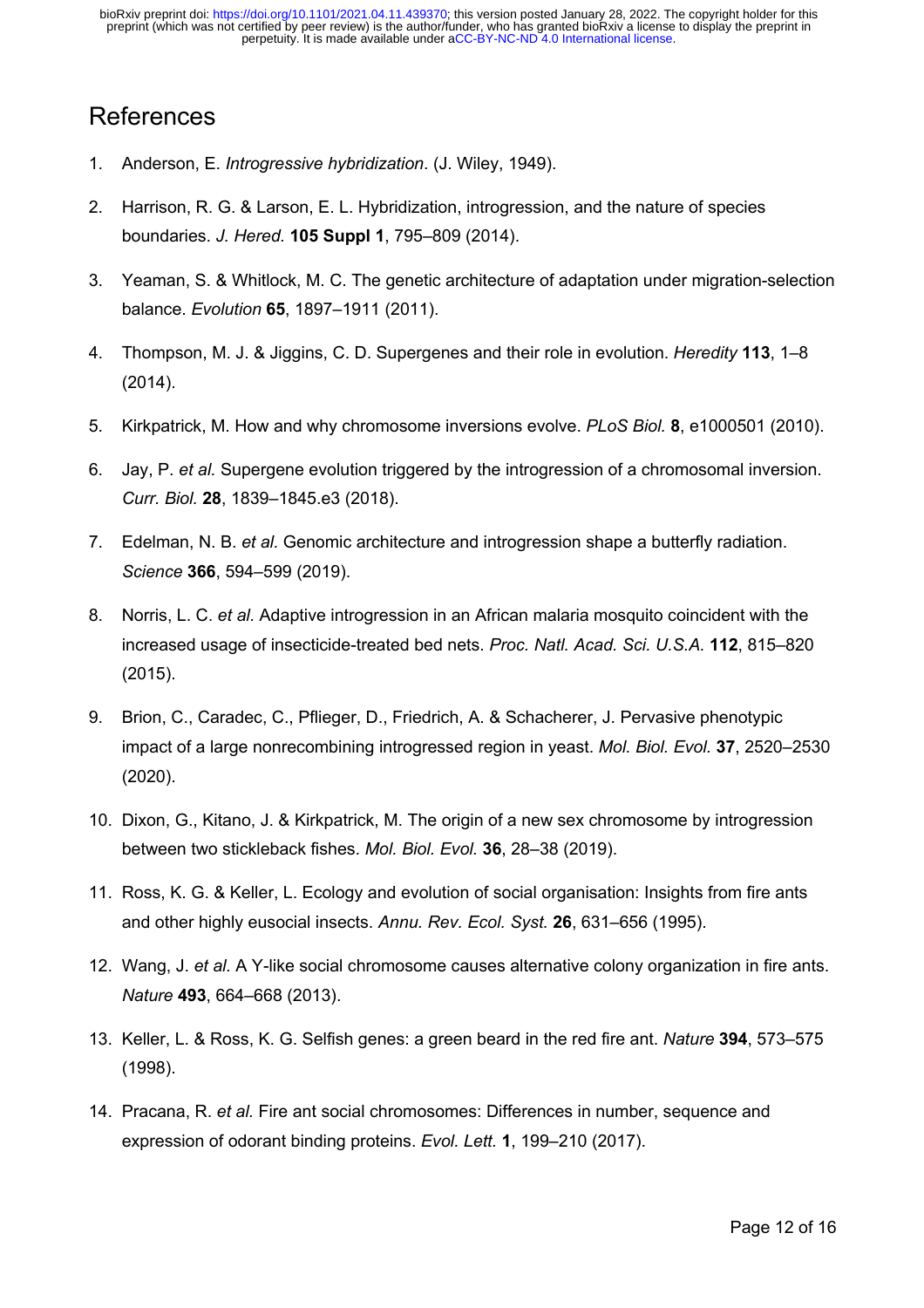- 15. Cohanim, A. B., Amsalem, E., Saad, R., Shoemaker, D. & Privman, E. Evolution of Olfactory Functions on the Fire Ant Social Chromosome. *Genome Biol. Evol.* **10**, 2947–2960 (2018).
- 16. Martinez-Ruiz, C. *et al.* Genomic architecture and evolutionary antagonism drive allelic expression bias in the social supergene of red fire ants. *eLife* **9**, e55862 (2020).
- 17. Stolle, E. *et al.* Degenerative expansion of a young supergene. *Mol. Biol. Evol* **36**, 553–561 (2019).
- 18. Yan, Z. *et al.* Evolution of a supergene that regulates a trans-species social polymorphism. *Nat. Ecol. Evol.* **4**, 240–249 (2020).
- 19. Krieger, M. J. B. & Ross, K. G. Identification of a major gene regulating complex social behavior. *Science* **295**, 328–332 (2002).
- 20. Cohen, P. & Privman, E. The social supergene dates back to the speciation time of two *Solenopsis* fire ant species. *Sci. Rep.* **10**, 11538 (2020).
- 21. Wurm, Y. *et al.* The genome of the fire ant *Solenopsis invicta*. *Proc. Natl. Acad. Sci. U. S. A.* **108**, 5679–5684 (2011).
- 22. Privman, E. *et al.* Positive selection on sociobiological traits in invasive fire ants. *Mol. Ecol.* **27**, 3116–3130 (2018).
- 23. Seppey, M., Manni, M. & Zdobnov, E. M. BUSCO: Assessing genome assembly and annotation completeness. *Methods Mol. Biol.* **1962**, 227–245 (2019).
- 24. Zhang, C., Rabiee, M., Sayyari, E. & Mirarab, S. ASTRAL-III: polynomial time species tree reconstruction from partially resolved gene trees. *BMC Bioinform.* **19**, 153 (2018).
- 25. Shoemaker, D. D., Ahrens, M. E. & Ross, K. G. Molecular phylogeny of fire ants of the *Solenopsis saevissima* species-group based on mtDNA sequences. *Mol. Phylogenet. Evol.* **38**, 200–215 (2006).
- 26. Fontana, S. *et al.* The fire ant social supergene is characterized by extensive gene and transposable element copy number variation. *Mol. Ecol.* **29**, 105–120 (2020).
- 27. Kubatko, L. S. & Degnan, J. H. Inconsistency of phylogenetic estimates from concatenated data under coalescence. *Syst. Biol.* **56**, 17–24 (2007).
- 28. Martin, S. H. & Van Belleghem, S. M. Exploring evolutionary relationships across the genome using topology weighting. *Genetics* **206**, 429–438 (2017).
- 29. Ross, K. G. & Trager, J. C. Systematics and population genetics of fire ants (*Solenopsis saevissima* complex) from Argentina. *Evolution* **44**, 2113–2134 (1990).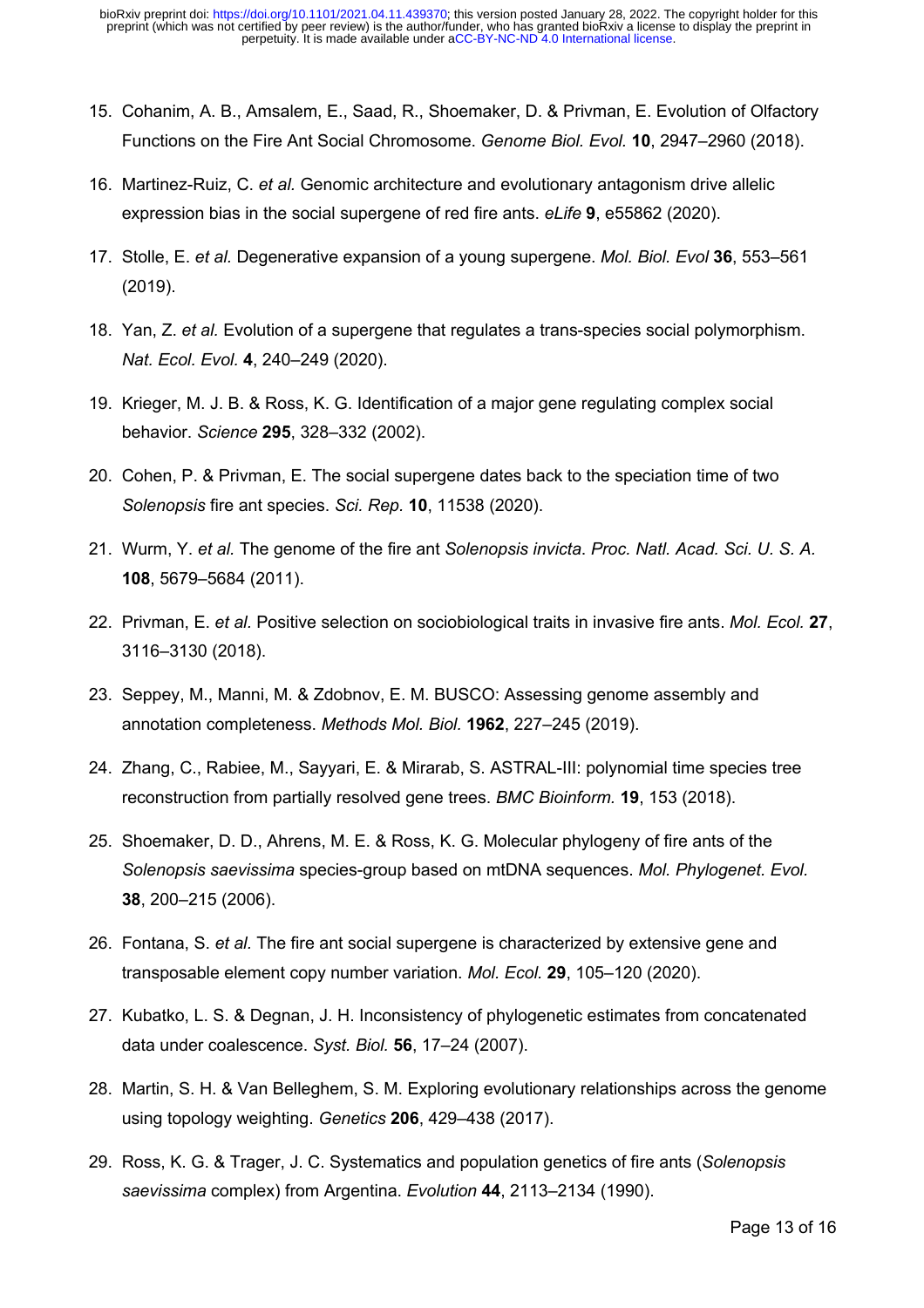- 30. Cohen, P. & Privman, E. Speciation and hybridization in invasive fire ants. *BMC Evol. Biol.* **19**, 111 (2019).
- 31. Adams, B. J., Hooper-Bùi, L. M., Strecker, R. M. & O'Brien, D. M. Raft formation by the red imported fire ant, *Solenopsis invicta*. *J. Insect Sci.* **11**, 171 (2011).
- 32. Tschinkel, W. R. *The Fire Ants*. (Harvard Univ. Press, 2006).
- 33. Ross, K. G. & Shoemaker, D. Unexpected patterns of segregation distortion at a selfish supergene in the fire ant *Solenopsis invicta*. *BMC Genet.* **19**, 101 (2018).
- 34. DeHeer, C. J., Goodisman, M. A. D. & Ross, K. G. Queen dispersal strategies in the multiplequeen form of the fire ant *Solenopsis invicta*. *Am. Nat.* **153**, 660–675 (1999).
- 35. DeHeer, C. J. A comparison of the colony-founding potential of queens from single- and multiple-queen colonies of the fire ant *Solenopsis invicta*. *Anim. Behav.* **64**, 655–661 (2002).
- 36. Pracana, R., Priyam, A., Levantis, I., Nichols, R. A. & Wurm, Y. The fire ant social chromosome supergene variant Sb shows low diversity but high divergence from SB. *Mol. Ecol.* **26**, 2864–2879 (2017).
- 37. Hallar, B. L., Krieger, M. J. B. & Ross, K. G. Potential cause of lethality of an allele implicated in social evolution in fire ants. *Genetica* **131**, 69–79 (2007).
- 38. Kirkpatrick, M. & Barton, N. Chromosome inversions, local adaptation and speciation. *Genetics* **173**, 419–434 (2006).
- 39. Berdan, E. L., Blanckaert, A., Butlin, R. K. & Bank, C. Deleterious mutation accumulation and the long-term fate of chromosomal inversions. *PLoS Genet.* **17**, e1009411 (2021).
- 40. Jay, P. *et al.* Mutation load at a mimicry supergene sheds new light on the evolution of inversion polymorphisms. *Nat. Genet.* **53**, 288–293 (2021).
- 41. Tuttle, E. M. *et al.* Divergence and functional degradation of a sex chromosome-like supergene. *Curr. Biol.* **26**, 344–350 (2016).
- 42. Küpper, C. *et al.* A supergene determines highly divergent male reproductive morphs in the ruff. *Nat. Genet.* **48**, 79–83 (2016).
- 43. Butlin, R. K. & Day, T. H. Genic and karyotypic selection on an inversion polymorphism in the seaweed fly, *Coelopa frigida*. *Heredity* **54**, 267–274 (1985).
- 44. Moreau, C. S. & Bell, C. D. Testing the museum versus cradle tropical biological diversity hypothesis: phylogeny, diversification, and ancestral biogeographic range evolution of the ants. *Evolution* **67**, 2240–2257 (2013).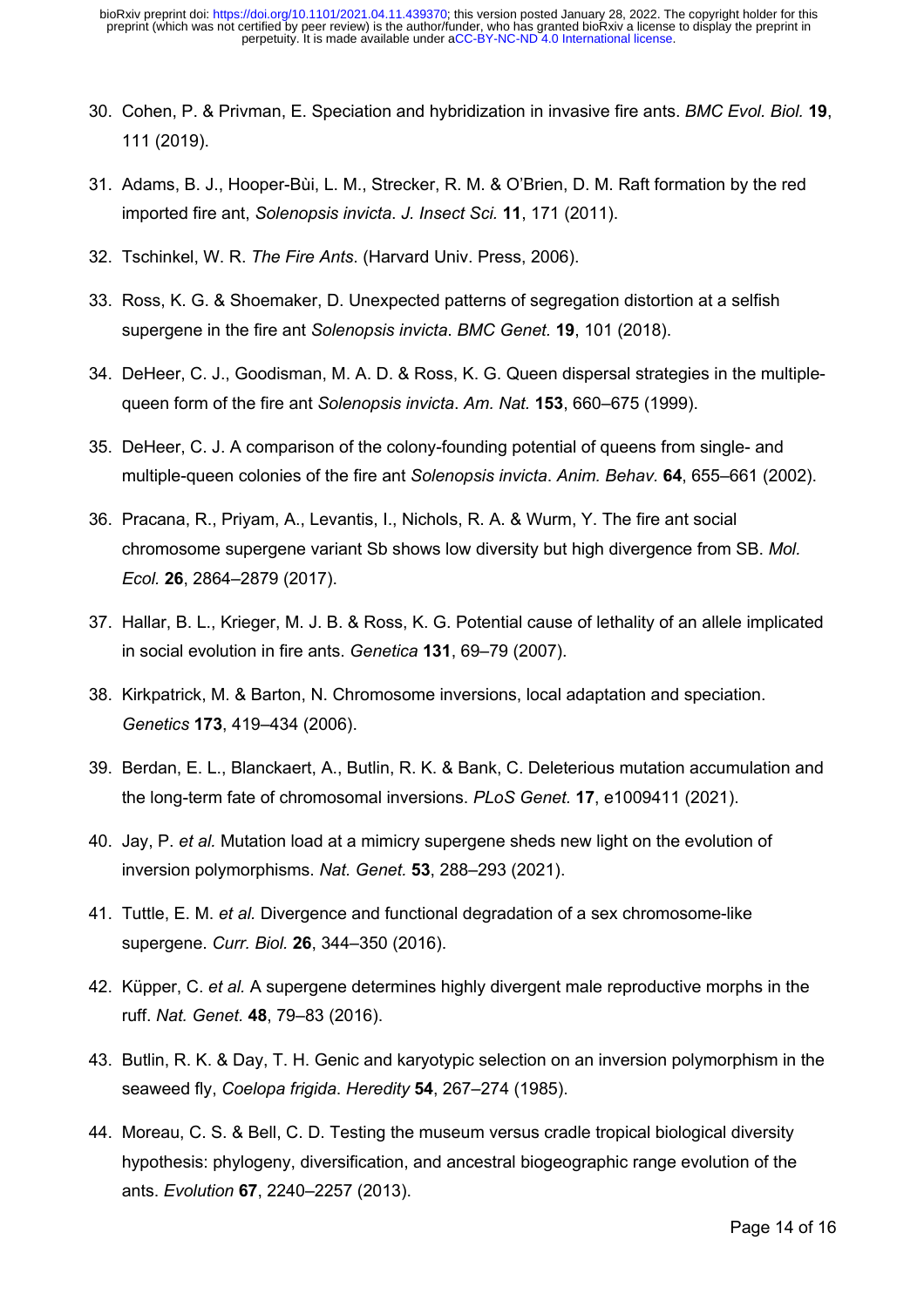- 45. Garrison, E. & Marth, G. Haplotype-based variant detection from short-read sequencing. *arXiv [q-bio.GN]* (2012).
- 46. Darriba, D. *et al.* ModelTest-NG: a new and scalable tool for the selection of DNA and protein evolutionary models. *Mol. Biol. Evol.* **37**, 291–294 (2020).
- 47. Kozlov, A. M., Darriba, D., Flouri, T., Morel, B. & Stamatakis, A. RAxML-NG: a fast, scalable and user-friendly tool for maximum likelihood phylogenetic inference. *Bioinformatics* **35**, 4453– 4455 (2019).
- 48. Galili, T. dendextend: an R package for visualizing, adjusting and comparing trees of hierarchical clustering. *Bioinformatics* **31**, 3718–3720 (2015).
- 49. Ward, P. S., Brady, S. G., Fisher, B. L. & Schultz, T. R. The evolution of myrmicine ants: phylogeny and biogeography of a hyperdiverse ant clade (Hymenoptera: Formicidae). *Syst. Entomol.* **40**, 61–81 (2015).
- 50. Minh, B. Q. *et al.* IQ-TREE 2: new models and efficient methods for phylogenetic inference in the genomic era. *Mol. Biol. Evol.* **37**, 1530–1534 (2020).
- 51. Green, R. E. *et al.* A draft sequence of the Neandertal genome. *Science* **328**, 710–722 (2010).

#### Acknowledgements

This work was supported by the European Union (FP7 Marie-Curie-Fellowship PIEF-GA-2013- 623713 to ES and YW), the German Academic Exchange (DAAD 570704 83 to ES), the Fundação de Amparo à Pesquisa do Estado de São Paulo (FAPESP BEPE grant 2014/04943-0 to MAC), COLFUTURO (to GLH), the Conselho Nacional de Desenvolvimento Científico e Tecnológico (Ciência sem Fronteiras grant 248391/2013-5 to YW), the Biotechnology and Biological Sciences Research Council (grants BB/K004204/1, BB/T015683/1 and BB/S507556/1 to YW) and the Natural Environment Research Council (grant NE/L00626X/1 to YW). We thank S. Coelho, D. Pereira Nogueira Da Silva, N. Curi, N. Souza Araujo (Universidade de São Paulo), R. Jaffé (Instituto Tecnológico Vale), Pablo Álvarez Osorio (Buenos Aires), E. Boné (Universidad de Buenos Aires), Y. Guillij (Dir. de Usos Sust. de los Recursos Naturales, Entre Ríos), Dir. de Conservación de la Biodiversidad Argentina, C. Durrant, M. dos Reis, L. Rodrigues Santiago, C. Martinez-Ruiz, R. Nichols, and C. Eizaguirre (Queen Mary University of London), for their help with organization, sampling, permits, preparation, sequencing or analysis, useful discussions, and comments on the manuscript.